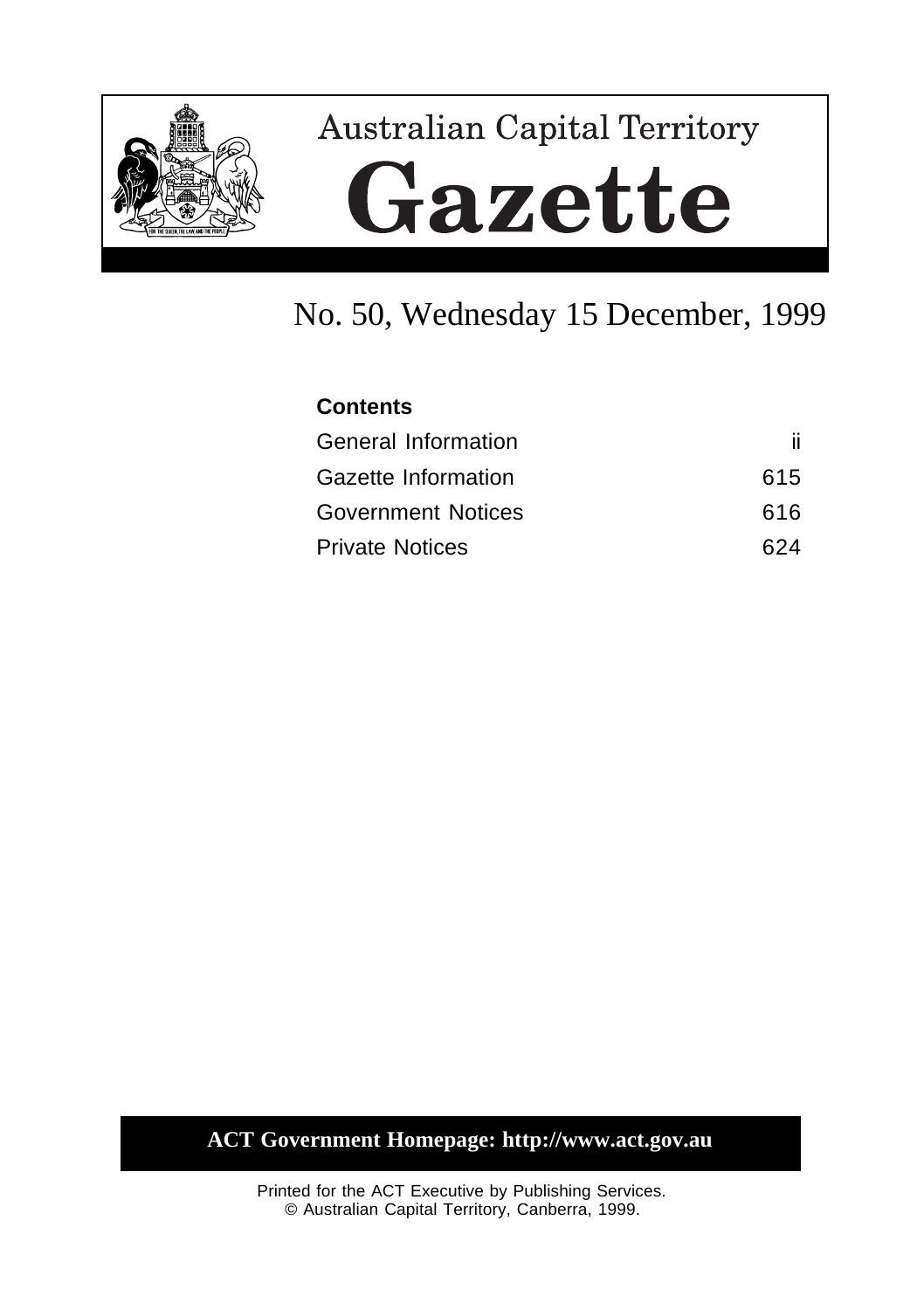# **GENERAL INFORMATION**

#### **ACT GOVERNMENT GAZETTE**

The ACT Government Gazette is published each Wednesday. The sections included in the publication are:

- General Information;
- Government Notices;
- Purchasing and Disposals;
- Invitations to Tender, Quote or Register Interest;
- Contracts arranged, and
- Private Notices

(Australian Public Service notices will continue to appear in the Commonwealth of Australia Gazette).

#### **CONTACT DETAILS**

ACT Gazette Officer Publishing and Shopfront Services GPO Box 158 Canberra ACT 2601

Phone: (02) 6205 0484 Fax: (02) 6205 0266 **e-mail: gazette.office@act.gov.au** ACT Gazette Office Level 7, Macarthur House 12 Wattle Street Lyneham ACT 2602

#### **Notices for Publications**

Notices for the Gazette are to be lodged by 12 noon on the Wednesday prior to publication. Notices can be lodged in advance in hard copy or facsimile, by electronic mail or diskette, with a brief message of instruction and a WORD compatible document attachment.

A Gazette Request Form must also be delivered to the Gazette Office, by hand, mail or fax. For copies of this form please telephone the Gazette Office or go to www.publishing.act.gov.au/pub/gazreq.doc.

Signed notices must be sighted by the Gazette Office before gazettal can proceed.

**Purchasing and Disposal Codes** may be accessed on the ACT Government Website: www.publishing.act.gov.au/pub/gazette/p&d.pdf. Alternatively, you may obtain a hard copy listing by contacting the gazette office.

#### **Private Notices**

The fee for a private notice is as follows:

• minimum charge \$1.00 per word or \$100.00 whichever is the greater.

Cheques are to be made payable to 'Publishing Services' and are to be forwarded to the Gazette office with a copy of the notice (Either on a PC formatted disk in WORD, or if the notice has already been emailed, a hard copy of the notice) and Gazette Request Form. Payment can be made by EFTPOS (Bankcard, Visa or Mastercard) by telephoning the Gazette Office. Payment must be received before gazettal can proceed.

#### **Purchasing and Subscriptions**

Copies of the ACT Government Gazette may be purchased at a cost of \$5.00 (or \$2.00 for a Special Gazette) from the ACT Government shopfront, Legislation/Gazette sales counter, East Row, Canberra City. Subscriptions to the Gazette maybe arranged through the Gazette Office at a price of \$360.00 (1 July 1999 -30 June 2000) or part thereof, including postage. Refunds will not be given for cancellations. Claims for missing items will be recognised as valid if lodged within 28 days of publication.

#### **Copyright Notice - Australian Capital Territory**

This work is copyright. Apart from any use as permitted under the Copyright Act 1968, no part may be reproduced by any process without written permission from Library and Information Management, Department of Urban Services, ACT Government, GPO Box 249, Civic Square ACT 2608.

#### **Products and Services advertised in this publication are not necessarily endorsed by the ACT Government**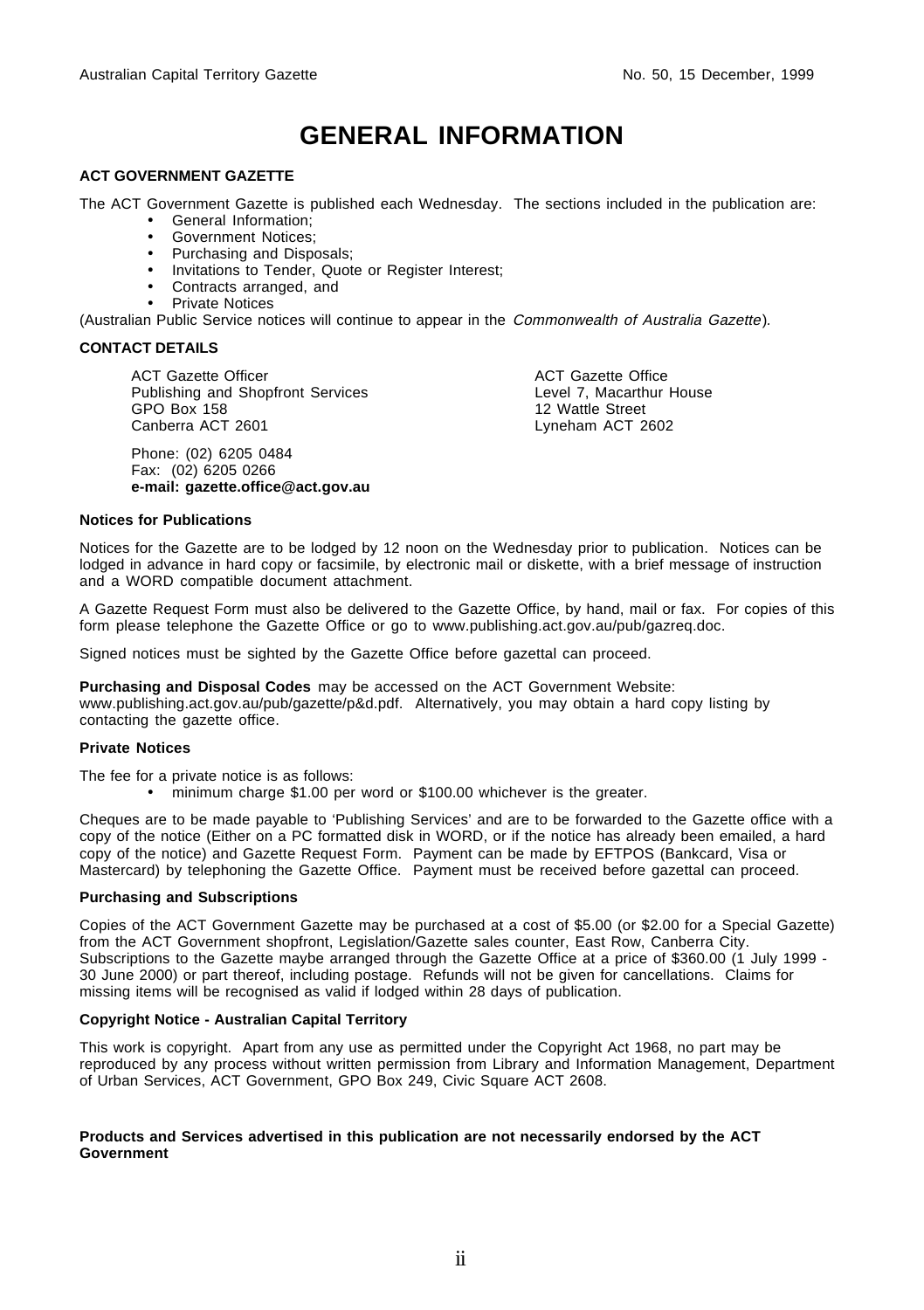# **GAZETTE INFORMATION**

#### **ISSUE OF ACT SPECIAL GAZETTES**

The following issues of the ACT Special Gazettes have been published since the last Weekly Gazette. For listings of previous ACT Special Gazettes please refer to this internet site

http://www.publishing.act.gov.au

| Gazette<br><b>Number</b> | Date       | Title                                                                         |
|--------------------------|------------|-------------------------------------------------------------------------------|
| <b>S66</b>               | 8 December | Instrument No. 269 of 1999 $\sim$ Land (Planning and<br>Environment) Act 1991 |
|                          |            | Instrument No. 270 of 1999 $\sim$ Land (Planning and<br>Environment) Act 1991 |
|                          |            | Instrument No. 271 of 1999 $\sim$ Land (Planning and<br>Environment) Act 1991 |
|                          |            | Instrument No. 272 of 1999 $\sim$ Bookmakers Act 1985                         |

#### **ACT Government Gazette: Christmas Arrangements**

The final ACT Gazette for 1999 will be published on Wednesday 22 December, with the first Gazette in 2000 being published on Wednesday 5 January 2000. The Gazette printing contractor will be closed down between these dates, resulting in printing facilities being unavailable for this period.

Deadlines for receipt of content are indicated below:

1. Thursday 16 December 1999, 4.30pm – deadline for material to be included in the Gazette published on 22 December 1999.

2. Tuesday 4 January 2000, 10.00am – deadline for material to be included in the Gazette published on 5 January 2000.

For more information, please contact Kerry Bell or Stephen Lawler at the Gazette Office on x50254 or x50484.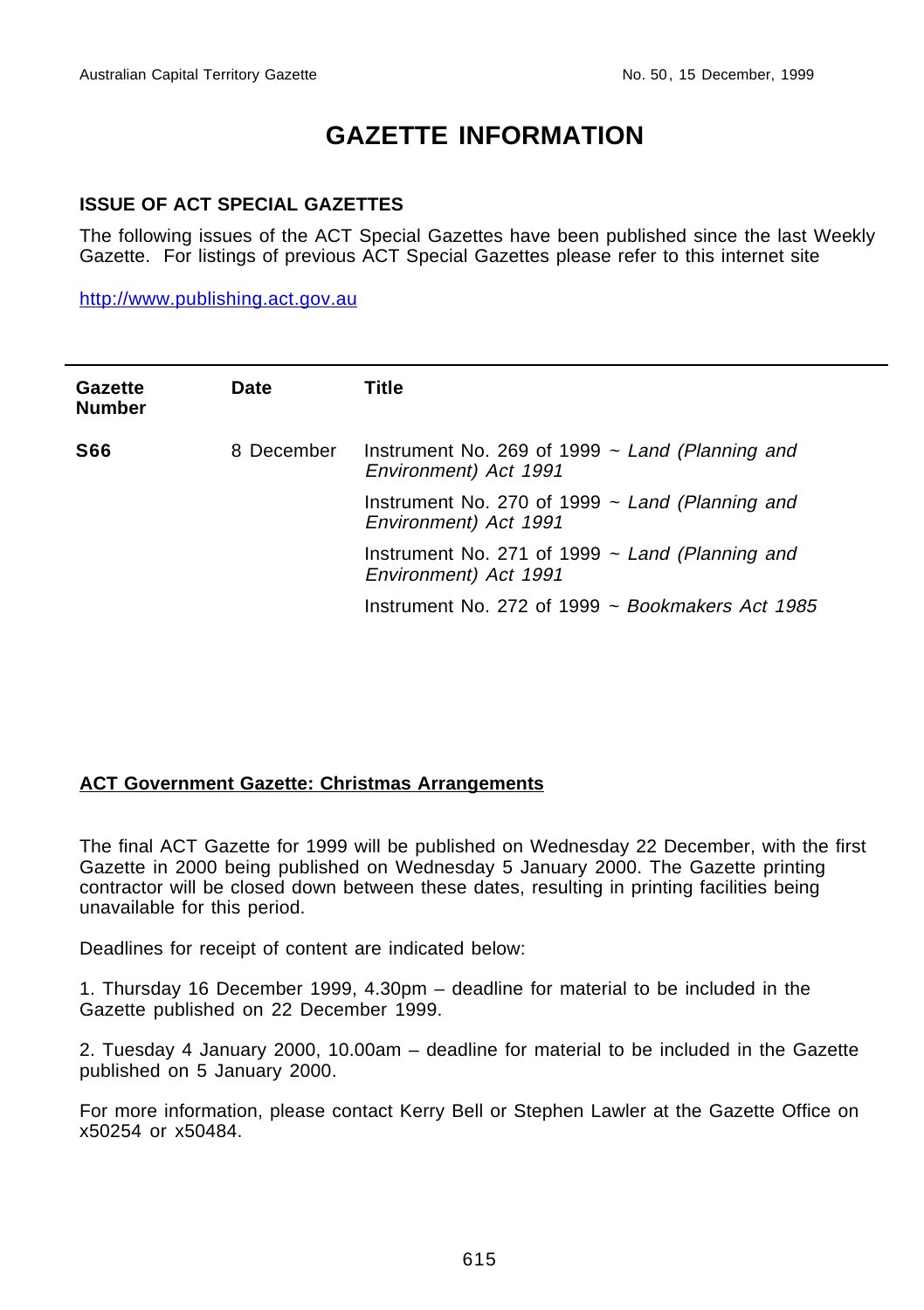# **GOVERNMENT NOTICES**

#### **AUSTRALIAN CAPITAL TERRITORY INTERPRETATION ACT 1967 NOTIFICATION OF ENACTMENT BY LEGISLATIVE ASSEMBLY**

UNDER subsection 8(1) of the Interpretation Act 1967, I GIVE NOTICE that the following laws have been passed by the Australian Capital Territory Legislative Assembly. Copies of the laws will be made available for purchase at the ACT Government Civic Shopfront on the corner of East Row and City Walk, Canberra City.

| Date 9/12/99                                                  | <b>Kate Carnell</b><br><b>Chief Minister</b> |  |
|---------------------------------------------------------------|----------------------------------------------|--|
| <b>Short Title</b>                                            | No. and Year                                 |  |
| <b>Holidays Amendment Act 1999</b>                            | 67 of 1999                                   |  |
| <b>Crimes Amendment Act (No 2) 1999</b>                       | 71 of 1999                                   |  |
| <b>Territory Owned Corporations Amendment Act (No 2) 1999</b> | 72 of 1999                                   |  |
| Land Planning and Environment Amendment Act (No 2) 1999       | 73 of 1999                                   |  |
| <b>Lands Acquisition Amendment Act 1999</b>                   | 74 of 1999                                   |  |

616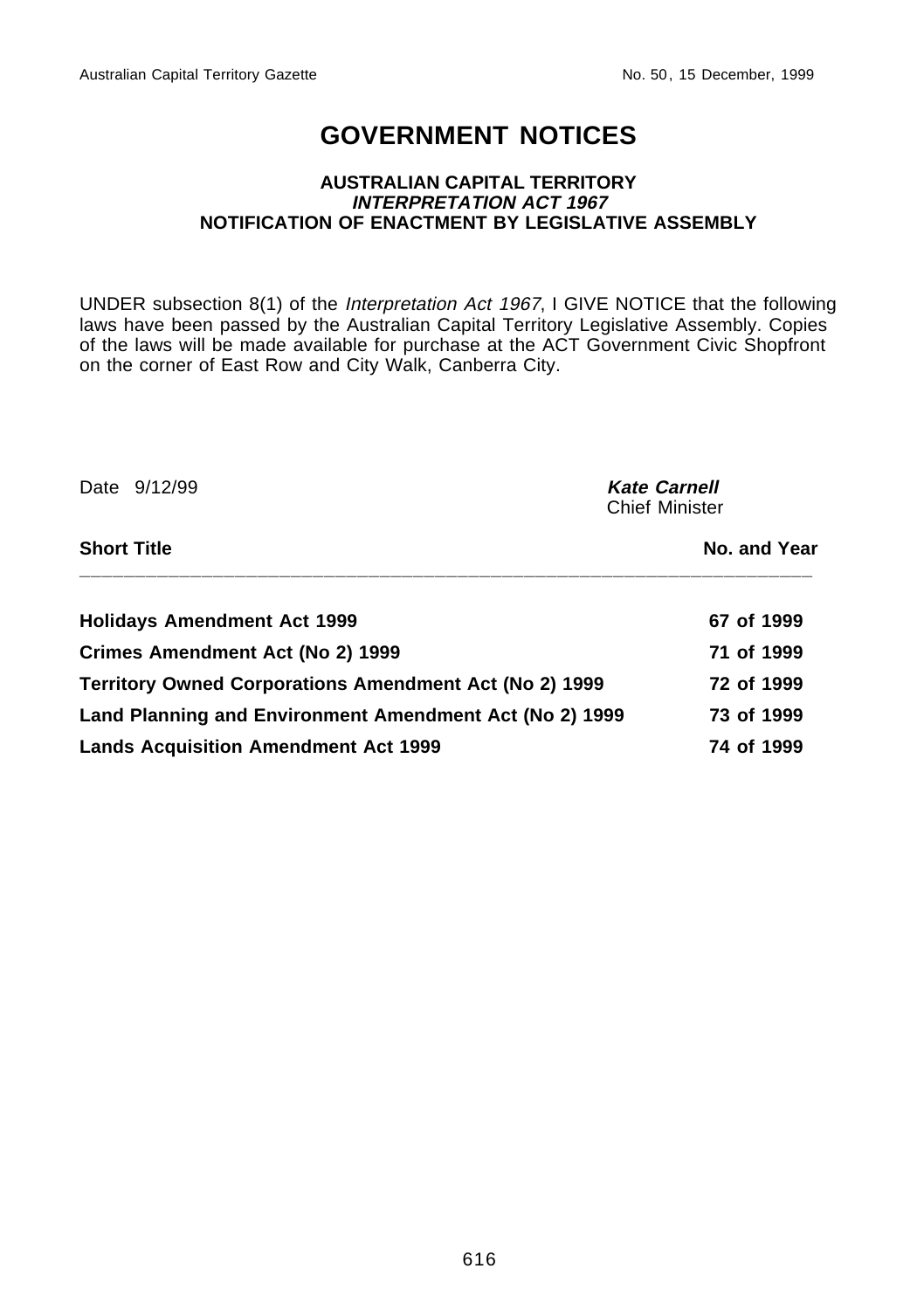#### **NOTIFICATION OF THE MAKING OF AN INSTRUMENT**

NOTICE is hereby given that the undermentioned Instrument of the Australian Capital Territory has been made. Copies of the Instrument may be purchased from Publishing Services, Legislation and Sales Counter, ACT Government Shopfront, Corner of City Walk and East Row Canberra City ACT 2601.

| Act under which Instrument<br>made                                  | <b>Description of Instrument</b>                                                                                | Number and year of<br><b>Instrument</b> |
|---------------------------------------------------------------------|-----------------------------------------------------------------------------------------------------------------|-----------------------------------------|
| Land (Planning and<br>Environment) Act 1991                         | Approved Form of Land<br>Management Agreement.                                                                  | No. 271 of 1999                         |
| Milk Authority Act 1971                                             | Appointment of Mr Tony Bandle<br>as Chairperson of the Milk<br>Authority of the ACT Board.                      | No. 273 of 1999                         |
| University of Canberra Act<br>1989                                  | Approval of Statute No. 38,<br>Courses and Awards Amendment<br>(No. 2) 1999.                                    | No. 274 of 1999                         |
| Motor Traffic Act 1936<br><i>(Motor Traffic Regulations)</i>        | Declaration of Declared Holiday<br>Period - Friday 24 December<br>1999 to Monday 3 January 2000<br>(Inclusive). | No. 275 of 1999                         |
| Independent Pricing and<br><b>Regulatory Commission Act</b><br>1997 | Variation to Specified<br><b>Requirements Under Section 16</b><br>of the Act, relating to<br>Investigations.    | No. 276 of 1999                         |

#### **NOTIFICATION OF AN INSTRUMENT MADE UNDER THE PUBLIC ROADS ACT 1902 (NSW)**

NOTICE is hereby given that the undermentioned Instruments have been made under the Public Roads Act 1902 (NSW). Copies of the Instruments are available from the ACT Land Information Centre, Planning and Land Management, 16 Challis Street, Dickson, ACT; Telephone 6207 1601.

| Act under which Instrument<br>made | <b>Description of Instrument</b>                                          | Number and year of<br><b>Instrument</b> |
|------------------------------------|---------------------------------------------------------------------------|-----------------------------------------|
| Public Roads Act 1902 (NSW)        | Notice of Declaration of Public<br>Roads - Division of Nicholls.          | No. R41/99 of 1999                      |
| Public Roads Act 1902 (NSW)        | Notice of Intention to close part of<br>a Public Road - Division of City. | No. R42/99 of 1999                      |
| Public Roads Act 1902 (NSW)        | Notification of Road Closure -<br>Division of Holt.                       | No. R43/99 of 1999                      |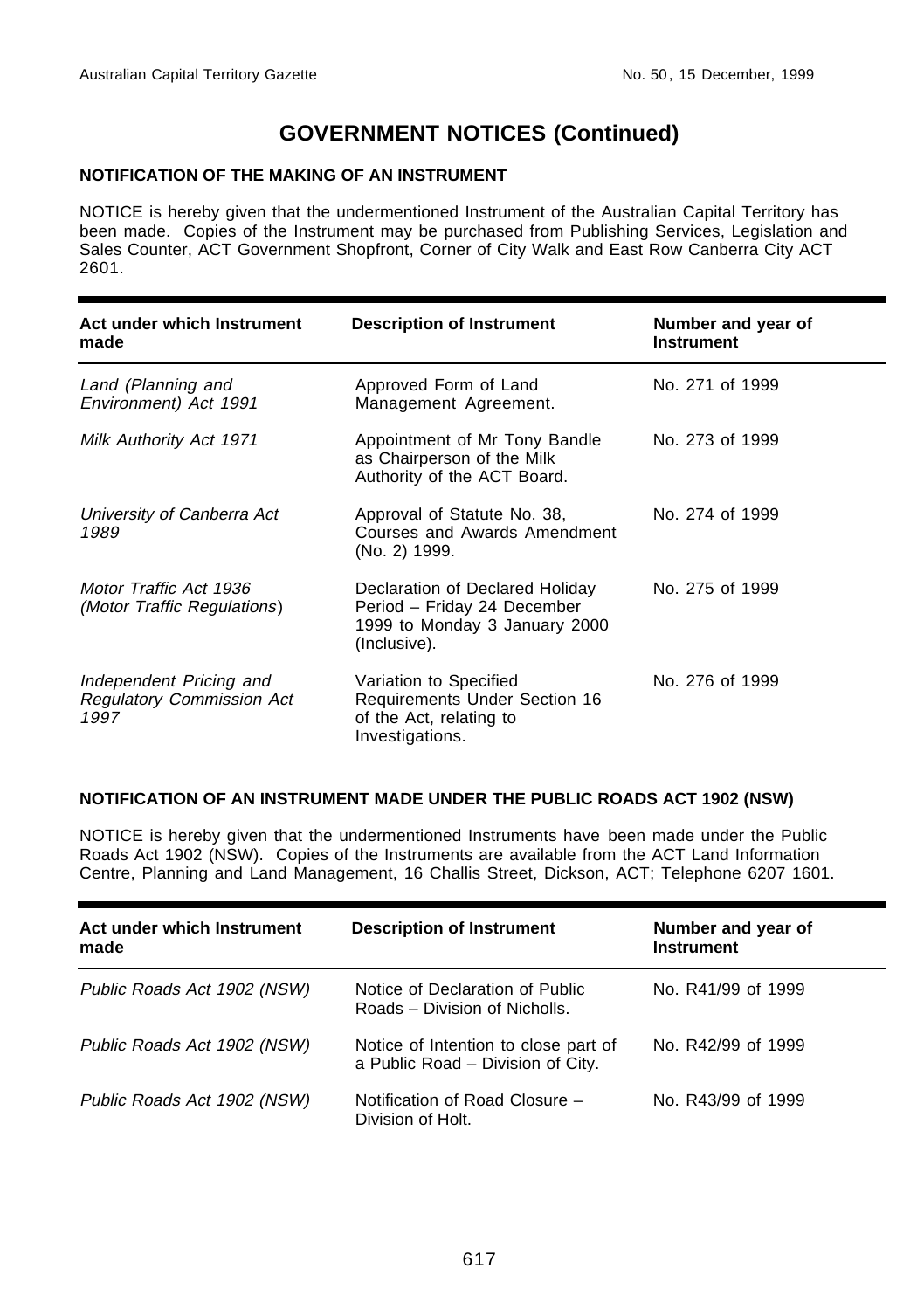Health Professions Boards (Elections) Act 1980

#### **ELECTION OF FOUR MEMBERS OF THE NURSES BOARD OF THE AUSTRALIAN CAPITAL TERRITORY**

#### **DECLARATION OF SUCCESSFUL CANDIDATES**

I, PHILLIP GREEN, being the person appointed as Returning Officer for the purposes of an election of four members of the Nurses Board of the ACT, declare that the following registered practitioners have been duly elected to the Board in accordance with section 25 of the Health Professions Boards (Elections) Act:

MARY ANNE KIRK 4 LANGLANDS CLOSE CALWELL ACT 2905

ANTHONY GERARD NOAKES 2 CRAIG PLACE FLOREY ACT 2615

JANICE DELLER TAYLOR 92 SPOWERS CIRCUIT HOLDER ACT 2611

ELLEN VERONICA O'KEEFFE 37 MCWHAE CIRCUIT WANNIASSA ACT 2903

**Phillip Green** Electoral Commissioner ACT Electoral Commission

3 December 1999

#### **NURSES BOARD OF THE AUSTRALIAN CAPITAL TERRITORY**

PO Box 976 **Ph:** (02) 6205 1599 CIVIC SQUARE ACT 2608 Fax: (02) 6205 1602

#### **NOTICE**

#### **ELECTION OF DEPUTY CHAIRPERSON**

In accordance with the provisions of paragraph 6(2)(b) of the Health Professions Boards (Procedures) Act 1981, it is hereby notified that Mr Anthony Noakes was re-elected as Deputy Chairperson of the Nurses Board of the Australian Capital Territory at a meeting of the Board held on 3 December 1999.

The term of office is for a period of twelve months commencing 9 December 1999 to and including 8 December 2000.

Dated this sixth day of December nineteen hundred and ninety nine.

**Wanda Lawler Registrar**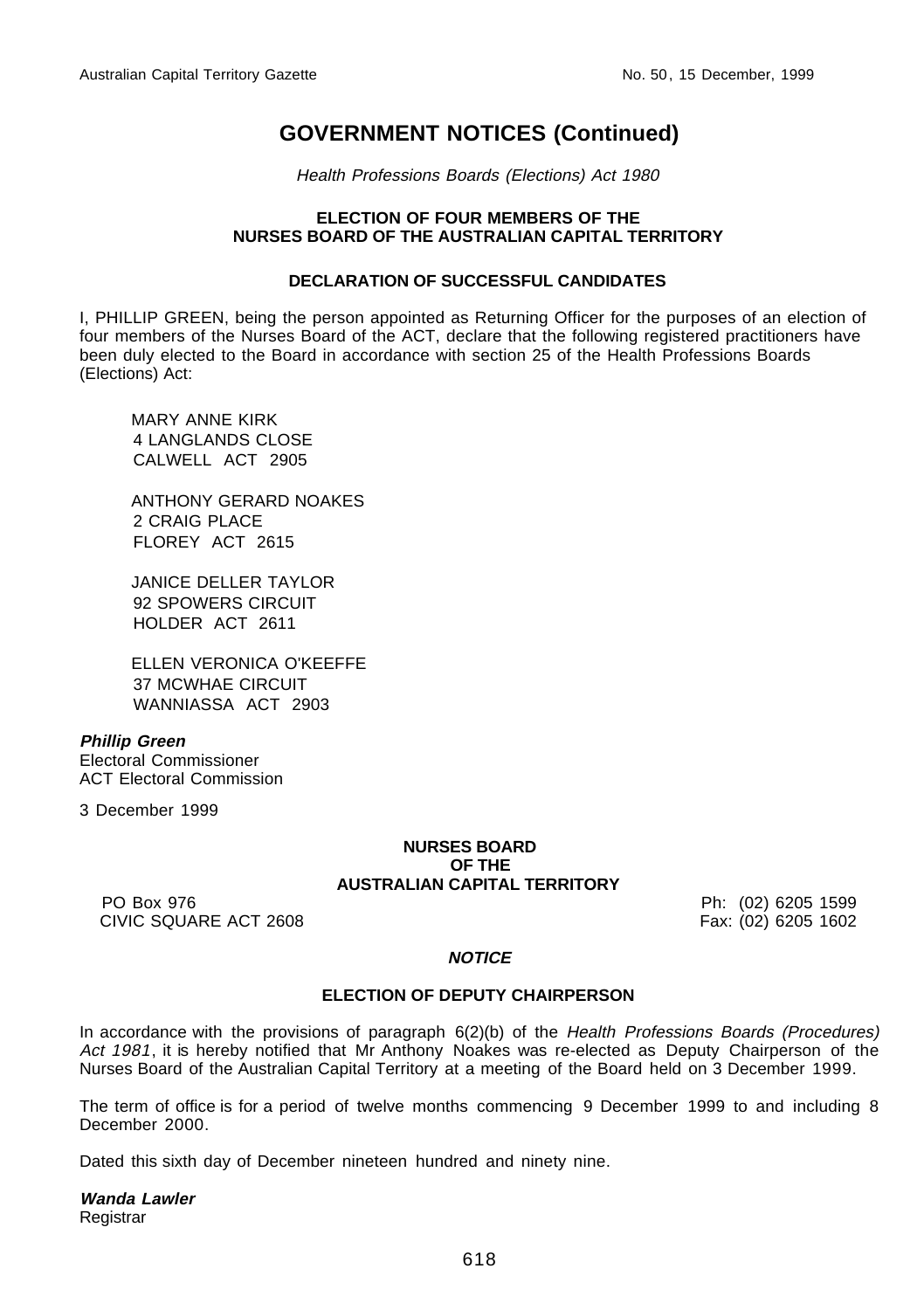#### **ACT GOVERNMENT PLANNING AND LAND MANAGEMENT GROUP**

#### **DRAFT VARIATION NO.113 TO THE TERRITORY PLAN KINGSTON FORESHORE**

#### **DRAFT VARIATION NO.139 TO THE TERRITORY PLAN RESDIENTIAL LAND USE POLICIES – AREA SPECIFIC POLICY B11 NORTH CANBERRA – ADDITIONAL USES**

In accordance with Section 24(2) of the Land (Planning and Environment) Act 1991, the Planning and Land Management Group of Urban Services is making available for public inspection the documents submitted to the Minister in relation to:

- **draft Variation No.113 for Kingston Foreshore; and**
- **draft Variation No.139 for Residential Land Use Policies Area Specific Policy B11 North Canberra – Additional Uses.**

#### **These draft Variations have both been revised as a result of the public consultation process.**

The documents relating to these draft Variations are now available for perusal:

- at libraries of the ACT Government Library Service at Belconnen, Civic, Dickson, Erindale, Griffith, Kippax, Tuggeranong and Woden during normal opening hours; and
- at the PALM Shopfront at 16 Challis Street, Dickson during normal office hours.

#### **CORRIGENDUM**

In Special Gazette No 66 of 8 December 1999, Instrument No. 271 of 1999 was gazetted in error.

Notification of Instrument No. 271 of 1999 will be gazetted in the Weekly Gazette No. 50, on 15 December 1999.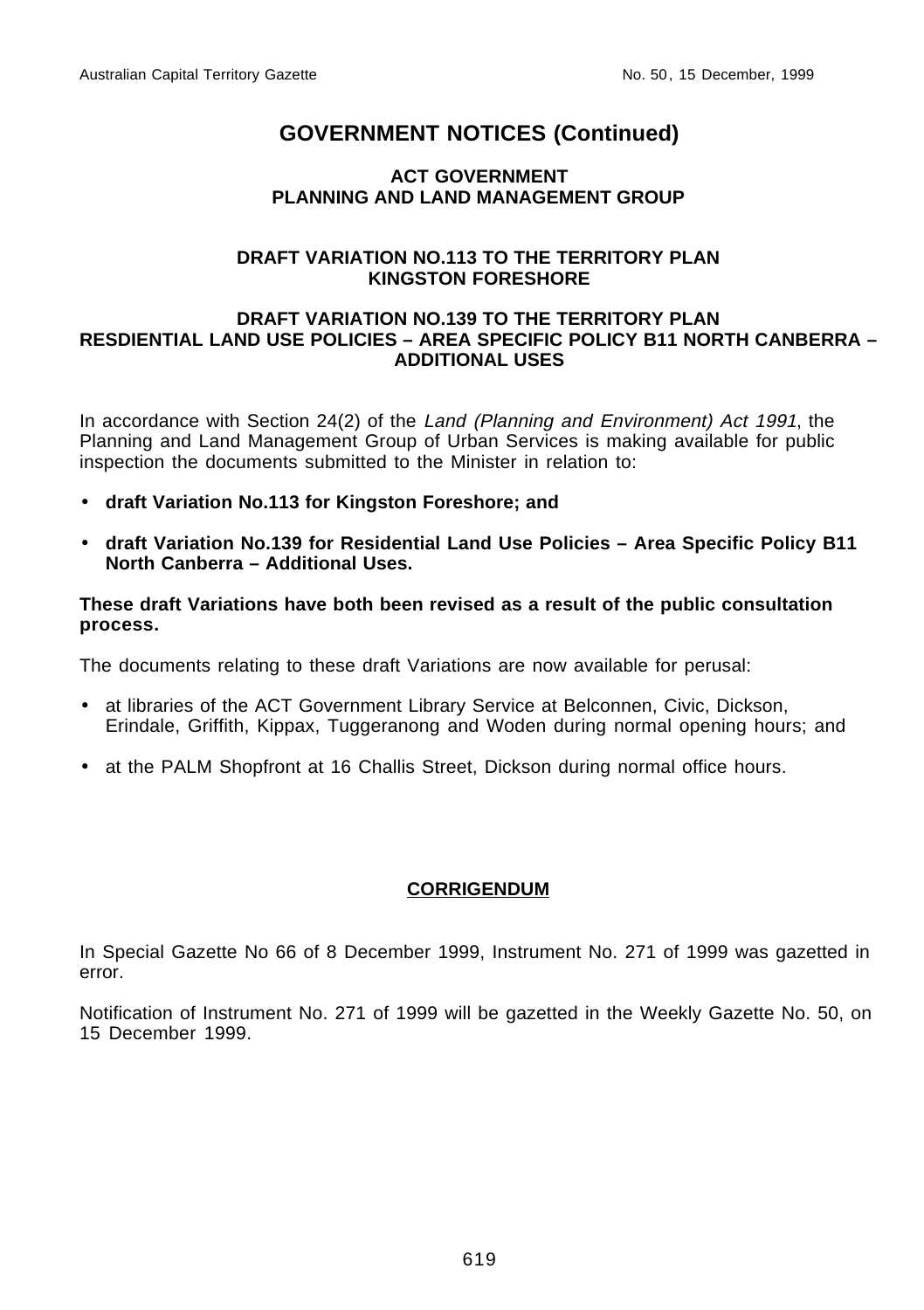## **INVITATION TO COMMENT ON THE DRAFT SECTION MASTER PLAN FOR O'CONNOR – SECTION 86**

#### **(This section includes the former MacPherson Court complex and service station).**

Recent changes to the Territory Plan controls for North Canberra (Areas B11 and B12 policies and the Urban Housing Code) require that before development applications for multiunit redevelopments, involving more than two dwellings, can be permitted a Section Master Plan must be approved.

A Section Master Plan is a plan of a section and its surrounds, indicating the desired future urban character of a section and a context for individual redevelopment proposals. The Section Master Plan provides guidance on how sites may logically be redeveloped. Planning and Land Management Group (PALM) prepares these Section Master Plans in order to ensure their independence and to maximise the planning outcomes.

The Section Master Plan does not require the redevelopment of any particular block, but ensures that any redevelopment which does occur is integrated with other development in the section, maintains the amenity and quality of the area and does not adversely impact on those residents who wish to remain.

A Section Master Plan is required to provide information on the following:

- the relationship to any existing community value statement adopted by the community advisory group on planning which established by the Minister
- any elements of existing urban fabric, streetscape or landscape which warrant protection or consideration, including the specific character of the section and its surrounding streets
- the preferred pattern of any redevelopment in terms of building type, subdivision, orientation of buildings, arrangements for vehicular access and parking, landscape and design and architectural character.

#### **PALM has now prepared a draft Section Master Plan for Section 86 O'Connor**

Copies of the draft Section Master Plan are available for inspection between 8.30am and 4.30pm weekdays at the PALM Shopfront, 16 Challis Street Dickson.

As part of the assessment of the draft Section Master Plan, PALM is seeking the written views of all lessees and residents, in and adjoining Section 86 O'Connor. Written comments must arrive by close of business on **5 January 2000** and may be delivered to the PALM Shopfront, faxed to 6207 7762 or posted to:

**Applications Secretariat GPO Box 1908 Canberra City ACT 2601**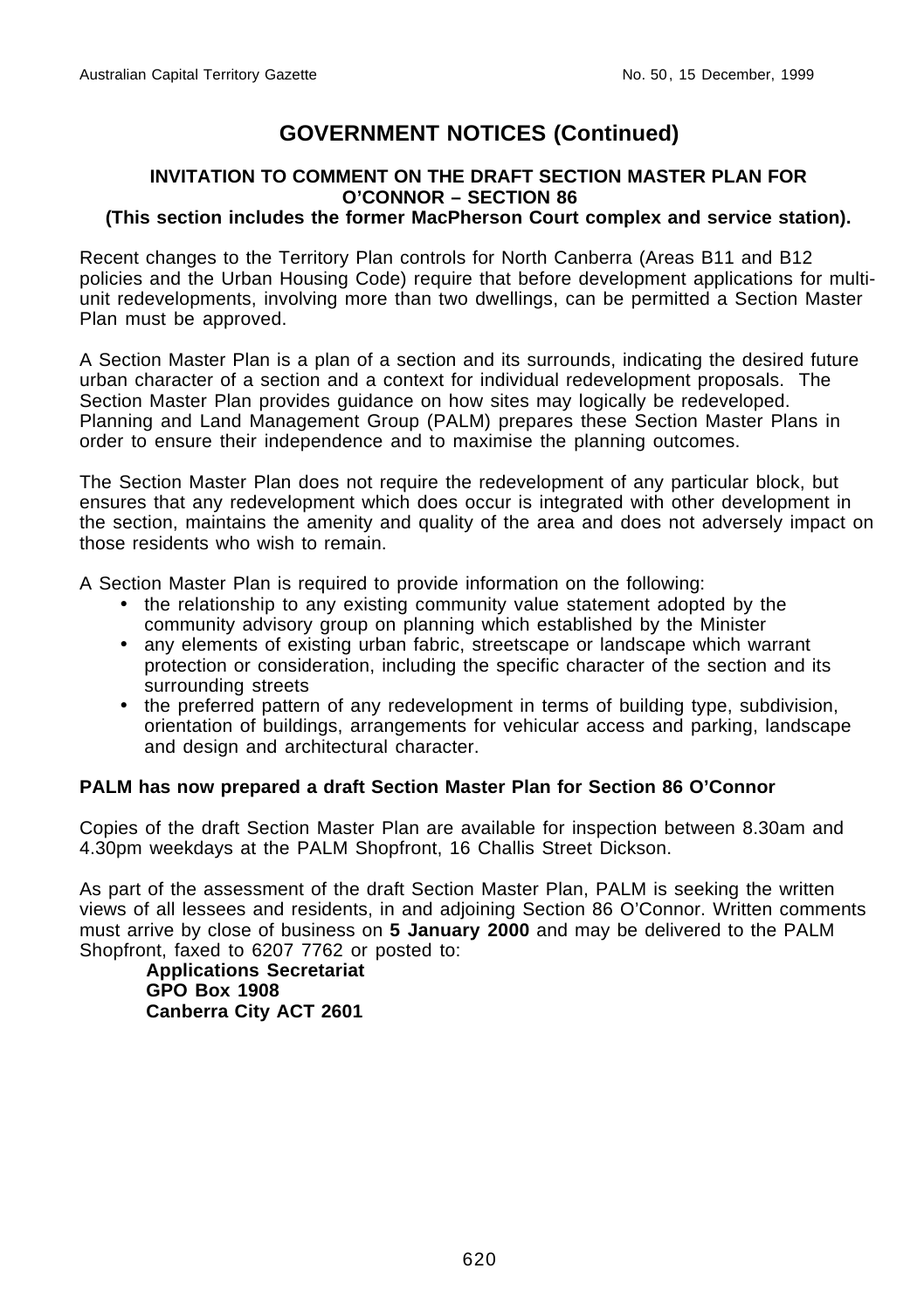## **AUSTRALIAN CAPITAL TERRITORY**

## **PERIODIC DETENTION ACT 1995**

#### **AUTHORISATION**

**UNDER** Section 38 of the Periodic Detention Act 1995 **I authorise:**

**Robert Alexander Russell Fletcher Scott Burger Nathan Lofthouse Peter Chapman Keith Mundy<br>
Corey Dashwood Corew Yvette Scanes Corey Dashwood Brendan Duncan**

**Carolyn Goncalves** 

being persons who have completed the approved courses:

Course of instruction in use of Model DS-190 Dual Screener Alcomaster provided by the Australian Federal Police

and

Course of instruction in the implementation of correct work routines for urine testing and other medical procedures provided by the Periodic Detention Centre, Australian Capital Territory

to my satisfaction, to carry out a test prescribed under subsection 23(1) of the Act to determine whether alcohol or a drug is present in the blood of a detainee.

Date: 7 Dec 99

**JAMES RYAN DIRECTOR OF CORRECTIVE SERVICES**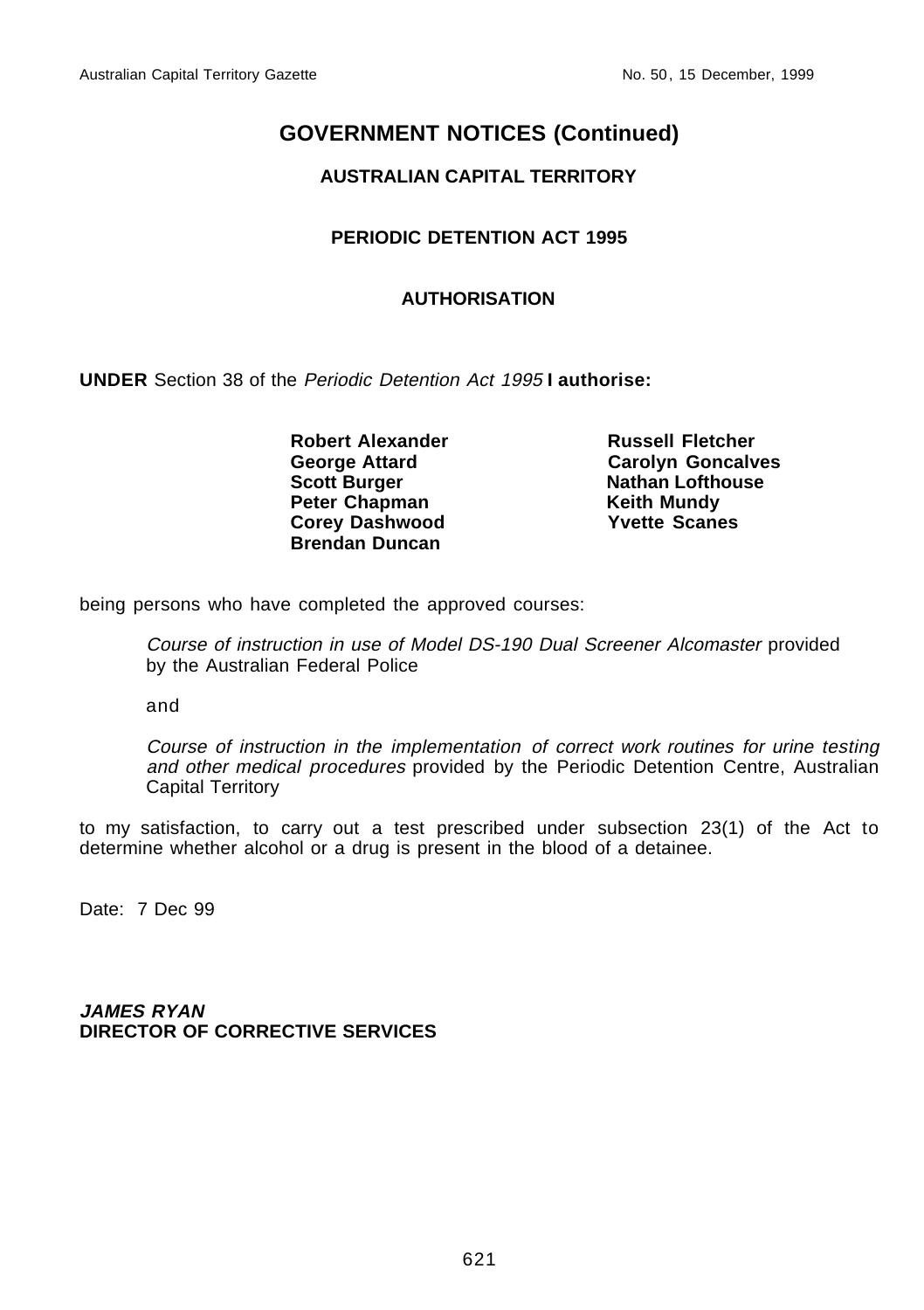

## **AUSTRALIAN CAPITAL TERRITORY**

## **CONSUMER AFFAIRS ACT 1973**

## **CONSUMER PRODUCT SAFETY ORDER**

I, GARY HUMPHRIES, Minister for Justice and Community Safety, pursuant to sub-section 15FC(1) of the Consumer Affairs Act 1973, prohibit the supply in trade or commerce of candles with a wick or wicks that contain lead (Pb), and candles wicks that contain lead (Pb).

Dated: 30 November 1999

**GARY HUMPHRIES**

MINISTER FOR JUSTICE AND COMMUNITY SAFETY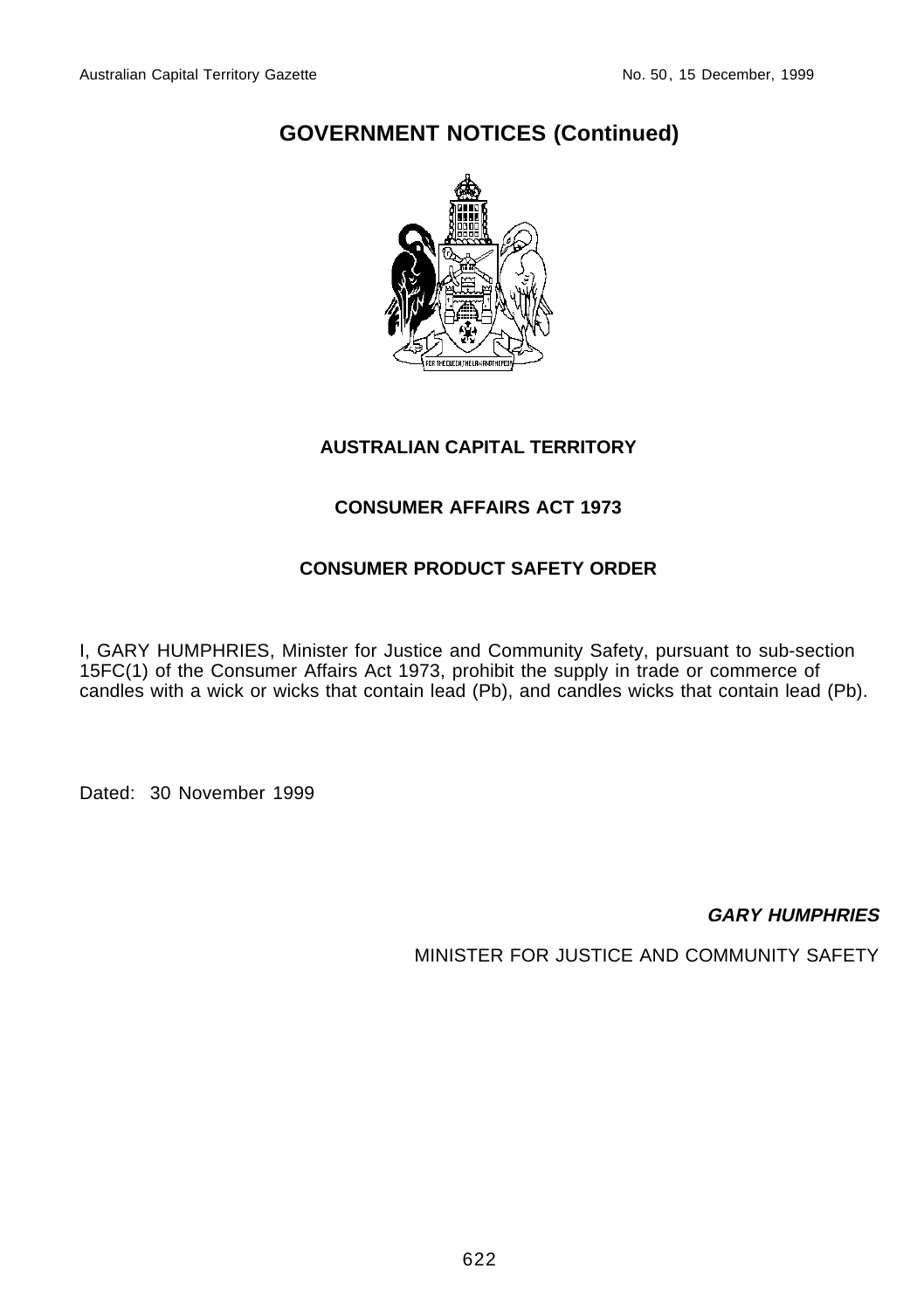#### **DEPARTMENT OF URBAN SERVICES**

## **ENVIRONMENT ACT, ENVIRONMENT PROTECTION**

## **AUSTRALIAN CAPITAL TERRITORY**

#### **ENVIRONMENT PROTECTION ACT 1997**

#### **ENVIRONMENT PROTECTION AGREEMENTS**

Notice is hereby given that under Section 41 of the Environment Protection Act 1997, environment protection agreements to conduct activities have been reached with the organisations set out below:

| Organisation                     | <b>Brief Description</b><br>of Activity | Location                                              |
|----------------------------------|-----------------------------------------|-------------------------------------------------------|
| Dept. of Treasury Infrastructure | Land development                        | 5 <sup>th</sup> Floor FAI House<br>CANBERRA CITY 2601 |
| <b>BRL Hardy Limited</b>         | Construction                            | Reynella Road<br>REYNELLA SA 5161                     |

A copy of the environment protection agreements is available for public inspection, during business hours, at the office of the Environment Management Authority, Level 2, South Wing, Macarthur House, Wattle Street Lyneham ACT.

Dated the Ninth day of December 1999

#### **Gary Croston** Environment Management Authority